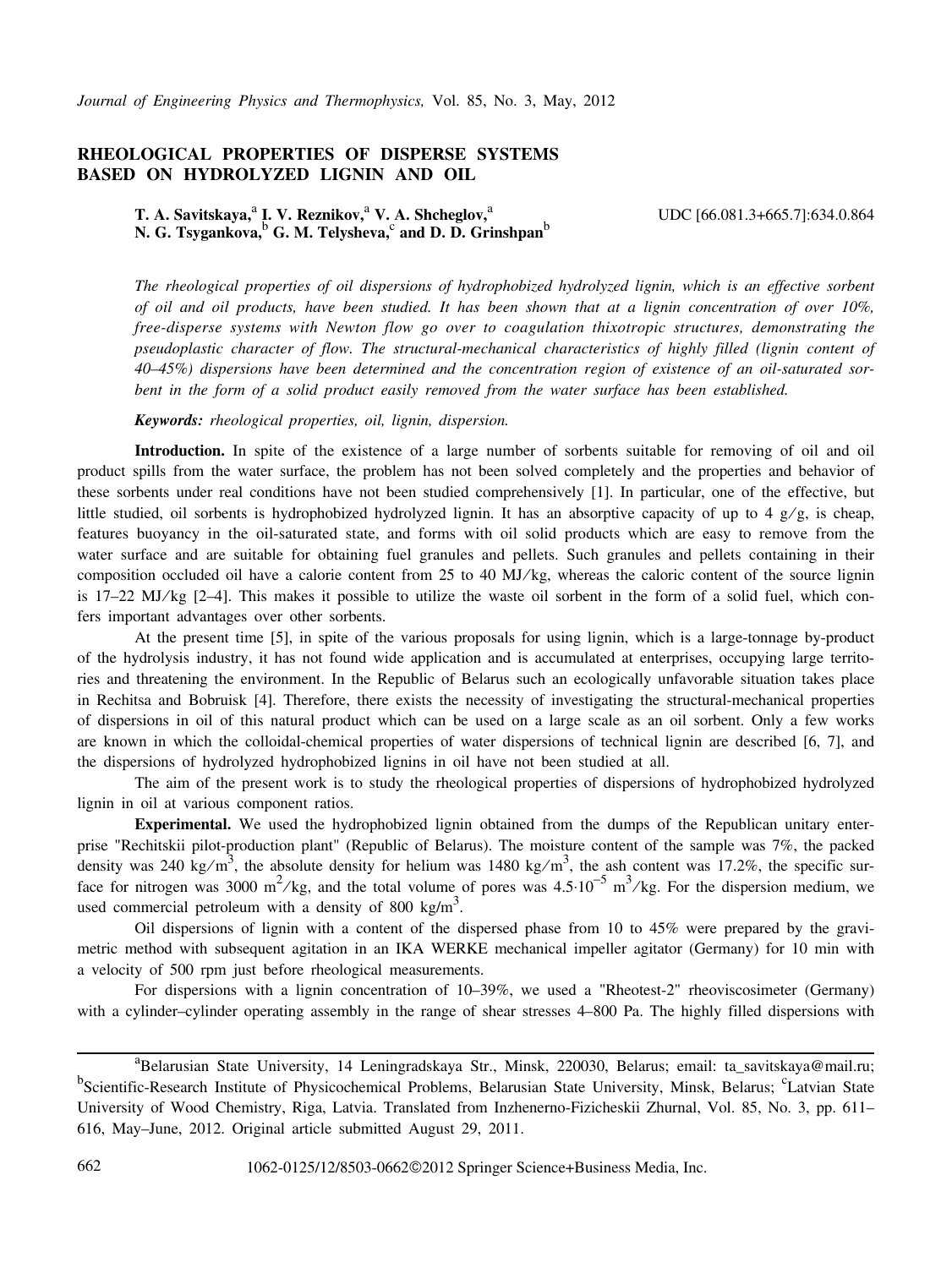

Fig. 1. Viscosity rheograms of oil (1) and oil dispersions of lignin at its concentration of 10% (2), 39 (3), and 20 (4).



Fig. 2. Microphotographs: a) source lignin particles; b) fragment of the surface of an individual particle.

a lignin content over 40% were investigated on a "Brookfield" rotary rheometer (USA) with Rheo2000 software and a measuring system with CC25 coaxial cylinders in the 11.4–1140 Pa range of shear stresses. Measurements were made at a temperature of 298  $\pm$  1 K in the regime of increasing shear stress which, upon reaching the limiting value, was decreased at the same rate. The duration of the experiment with measurements in one direction was 2 min with the use of the "Rheotest-2" rheometer and 20 s with the use of the "Brookfield" rheometer. The obtained data were represented in the form of flow curves  $\gamma = f(\tau)$  and viscosity rheograms  $\eta = f(\tau)$ . From the rheological curves, the dynamic yield stress  $\tau_d$  the plastic viscosity  $\eta_{pl}$  [8], the initial viscosity of the practically nondestroyed  $\eta_0$  [9], and the structural relaxation time  $\theta_r$  [10] were determined. The force of single contacts  $F_1$  was calculated in accordance with the model of concentrated suspensions in which it is assumed that the structure represents a three-dimensional lattice from aggregated particles [11]. The size distribution of particles in the source lignin was estimated with the aid of a HORIBA LA-300 particle analyzer, and that in dispersions was estimated by the microscopic method using an Amplival optical microscope (Germany) and a "LEO-1420" scanning electron microscope.

**Results and Discussion.** As follows from the viscosity rheograms presented in Fig. 1, the oil used for the investigation (curve 1) is a Newtonian fluid, which points to the absence from its composition of high-molecular paraffins forming supermolecular structures. The introduction of 10% of lignin practically does not change the character of the oil flow (Fig. 1, curve 2). Microscopic analysis has shown that with such a component ratio in the suspension, along with the individual lignin particles shown in Figs. 2 and 3, aggregates of them appear, inside of which the oil is occluded. The oil absorption by particles of hydrophobized hydrolyzed lignin can be explained by the presence in them of microscopic voids [12]. On the whole, in terms of the phase rheology [13], these oil-filled aggregates can be considered as particles of a new phase. The phase rheology, as opposed to the macrorheology, considers suspensions as two-phase systems whose flow mechanisms are determined by the dispersion medium and the dispersed phase in-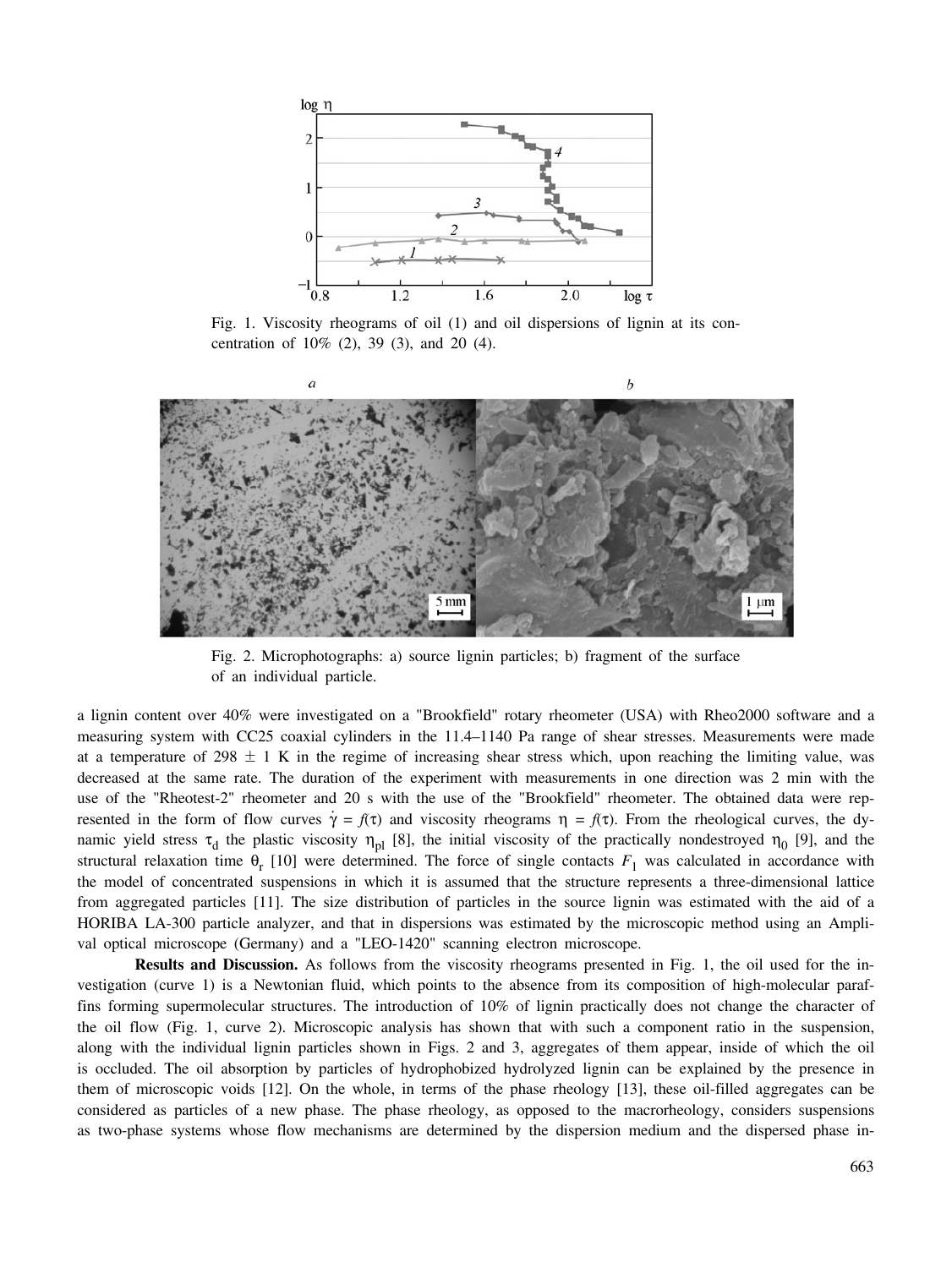



Fig. 4. Microphotographs of oil dispersions of lignin at its concentration of 20% (a) and 39% (b).

fluences the state of the dispersion medium rather than homogeneous systems whose rheological properties are determined by the contact interactions. It may be assumed that at the given content of lignin in the dispersion, collisions of dispersed phase particles with one another are so rare that their influence on the process of laminar flow of the dispersion medium is practically absent. In this case, shear stresses tend to deform the dispersed-phase particles and orient them in the flow in a certain way. In so doing, the orienting action is opposed by the Brownian motion. These processes counterbalance one another, as a result of which the viscosity of the system remains practically constant with increasing shear stress, i.e., Newtonian flow is realized.

As the lignin content is increased to 20%, the flow character of the system changes: it becomes non-Newtonian and, according to the data of Fig. 1 (curve 4), in the range of shear stresses up to 200 Pa, is described by the full rheological curve. In such a dispersion, the size of aggregates of lignin particles with occluded oil inside them increases to 10 μm (Fig. 4a). Simultaneously with the gathering of particles into oil-filled aggregates, the fibrous fragments of nonhydrolyzed cellulose always present in the source lignin particles but, unlike them, forming no aggregates with oil, are released, which is clearly seen in Fig. 4a.

A further increase in the content of the dispersed phase leads to a further change in the behavior of the flow curves. For instance, the viscosity rheogram of the suspension containing 39% of lignin in the range of shear stresses of up to 200 Pa assumes the form inherent in the flow of pseudoplastic systems (see Fig. 1, curve 3), the absolute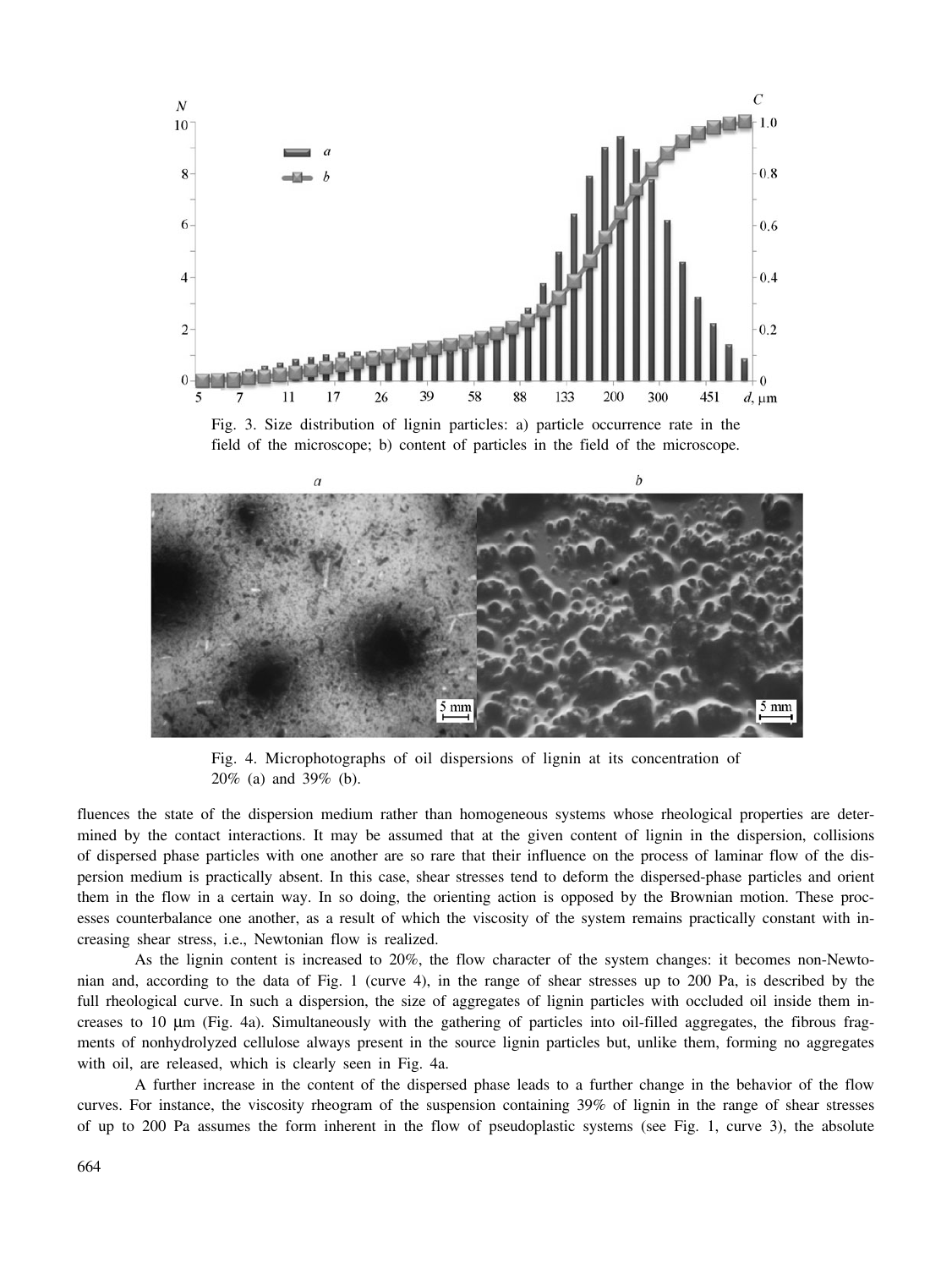

Fig. 5. Viscosity rheograms of oil dispersions of lignin at its concentration of 45% (1), 44 (2), 43 (3), 41 (4), and 40 (5).

value of this suspension viscosity turning out to be lower than that of the suspension with a content of 20% of lignin. Such a change in the rheological behavior can be characterized as the transition to a qualitatively new stage of the system in which practically the whole of oil turns out to be incorporated in lignin particles (Fig. 4b) in the form of added (solvate) layers, which leads to a transformation of the composition and structure of dispersed-phase particles and the suspension on the whole. The decrease in the viscosity with increasing shear stress taking place thereby can be explained by the bound-free transition of a certain quantity of oil under shearing conditions. When the lignin content in the system is increased to 40% or higher, it becomes impossible to take rheological measurements of such dispersions, which are actually high-viscosity pastes, under the shearing conditions provided by the "Rheotest-2" rheoviscosimeter. Therefore, to create higher rates of shear deformation, we used the "Brookfield" rheometer.

Figure 5 presents the dependence of the viscosity of highly filled dispersion of lignin in oil on the shear stress in the range of deformation rates from 40 to 1240 s<sup>-1</sup>. As follows from this figure, the effective viscosity of the above dispersions increases naturally with increasing content of lignin. In accordance with the data of Table 1, the initial viscosity characterizing the viscosity of the system with a nondestructed structure and the plastic viscosity, which is a conditional quantity and characterizes the destruction rate of the structure, also increase [14]. The decrease in the viscosity with increasing shear stress observed for all dispersions can be attributed to the breakage of coagulation contacts both inside the aggregates of lignin particles and between them.

To describe the dependence of the effective viscosity of the dispersions under consideration on the volume fraction of the dispersed phase in them, we used the Mooney equation and determined the values of its coefficient *K* taking into account the effect of mutual overlap and hydrodynamic interactions of particles at various shear stresses [15]. The coefficient *K* determined in accordance with [16] is equal to 1.0 for emulsions and 2.5 for suspensions. As follows from the data of Table 2, the values of the coefficient *K* for highly filled dispersions of lignin in oil vary from 1.8 to 1.0, decreasing with increasing shear stress, the above data falling accurately onto the straight line determined by the equation:  $f(K) = 2.439 - 0.0032\tau$ . The reliability of approximation is 0.9972.

The distinguishing feature of oil dispersions of lignin at concentrations of the dispersed phase exceeding 40% showed up as a discrepancy between the viscosity rheograms and the flow curves obtained in the regime of increasing and decreasing the shear stress. As follows from Figs. 5 and 6, on the above curves obtained in such a regime there are hysteresis loops. This is due to the fact that after mechanical destruction the dispersion structure is restored thixotropically more slowly with time, and in the given regime of deformation the coagulation contacts between the dispersion structure elements have no time to be restored completely. In this case, the degree of thixotropy increases with increasing concentration of lignin in the dispersion, which is evidenced by the continuous increase in the area of the hysteresis loop on the viscosity rheograms (Fig. 5).

Fig. 6. Flow curves of oil dispersions of lignin at its concentration of 40% (1), 41 (2), 43 (3), 44 (4), and 45 (5).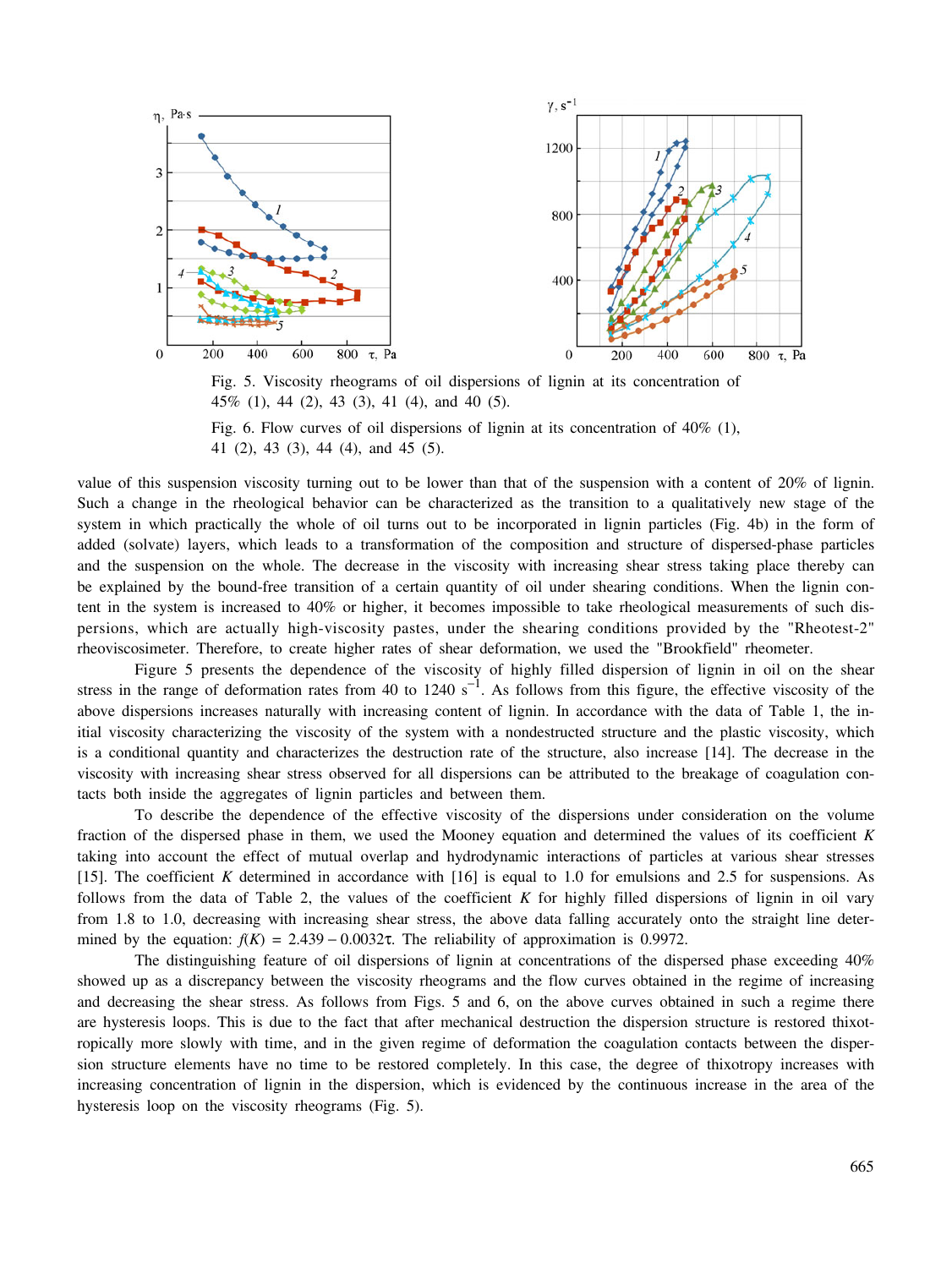| $w_1, \%$ | $\tau_{d}$ , Pa | $\eta_{\text{pl}}$ , Pa·s | $\eta_0$ , Pa·s | $F_1$ , N | $\theta_r$ 10 <sup>3</sup> , s |
|-----------|-----------------|---------------------------|-----------------|-----------|--------------------------------|
| 40        | 82              | 0.30                      | 0.57            | 0.57      | 2.1                            |
| 41        | 74              | 0.68                      | 1.72            | 0.42      | 4.6                            |
| 43        | 42              | 0.98                      | 1.74            | 0.14      | 4.8                            |
| 44        | 39              | 1.53                      | 2.40            | 0.080     | 5.6                            |
| 45        | 53              | 2.38                      | 4.34            | 0.057     | 10.8                           |

TABLE 1. Structural-Mechanical Characteristics of the Oil Dispersions of Lignin

TABLE 2. Values of the Coefficient *K* in the Mooney Equation of the Oil Dispersions of Lignin

| - 126<br>1 a | 200 | 300 | 400 | $\epsilon$<br>7Cł |
|--------------|-----|-----|-----|-------------------|
|              |     | ن 1 | .   |                   |
|              |     |     |     |                   |

At the same time, for rheological curves in the range of lignin concentrations of 40–45%, the largest area of the hysteresis loop was registered for the dispersion containing 44% of lignin (Fig. 6, curve 4). This dispersion is characterized by the minimum value of the dynamic yield stress determining the shear strength of the structure and depending on both the number and force of coagulation contacts and the friction between the structure elements in flow (see Table 1).

It may be assumed that in this concentration range, as the content of the dispersed phase increases, the particles incorporate into the existing vacancies in the structure of oil-filled aggregates. At the same time, the decrease in such a rheological parameter as the dynamic yield stress  $\tau_d$  may be due to kinetic reasons, which are reduced to the fact that in a high-viscosity dispersion the restructuring processes proceed slowly and under the experimental conditions do not reach full completion. In this case, the decrease in  $\tau_d$  correlates with the decrease in the calculated values of the force of single contacts  $F_1$  formed between the dispersed-phase particles (Table 1).

The subsequent increase in the dynamic yield stress when the lignin content is increased to 45% can be associated quite logically with the fact that there occurs a decrease in the quantity of the free dispersion medium to such a value that prerequisites are created for the appearance of a capillary contracting force between lignin and oil particles. As a result of the action of this force, the particles are attracted to each other and grow in size. The increase in the sizes of kinetic flow units is evidenced by the increase in the relaxation time of nondestructed structures, which in the given case will double (see Table 1). When the dispersed-phase concentration is increased still further by 1% or more, the particles lose individuality and the dispersion system gradually transforms into a solid-like continuous mass, whose rheological characteristics are beyond the capability of the measuring system used.

The bound-disperse system formed resembles gel in terms of the presence of a continuous space lattice and the absence of fluidity, but unlike true gel it is not prone to large reversible deformations. The system's integrity is probably determined by the action of the capillary contracting force depending on the quantity of liquid in the meniscus between particles. Such a contracting force arises when between particles the meniscus of the wetting liquid takes a certain form, the so-called "cup" [17]. For the investigated dispersions, it has been established that the range of lignin concentrations in which lignin suspensions in oil lose mobility is 50–70%. With increasing or decreasing quantity of liquid the contracting force decreases or disappears completely. For example, at a 40% concentration of lignin a viscous but fluid suspension is formed, and at a concentration of 80%, free-flowing powder, whose particles are not bound to one another, is formed.

We have established that oil incorporated into lignin is not extracted into the water phase even at prolonged (for over a month) contact and in the presence of surface-active substances in the water.

**Conclusions.** Lignin dispersions in oil containing up to 20% of lignin are free-disperse systems displaying the Newtonian character of flow. As the lignin content is increased from 20 to 40%, the dispersions become systems characterized by a decrease in the effective viscosity with increasing shear stress. At a concentration of lignin of over 50% due to the action of the capillary forces a solid bound-disperse system, or quasi-gel, is formed. This makes it possible to remove easily and practically without loss the oil-saturated sorbent from the water surface with the use of hydrophobized lignin for removing oil spills.